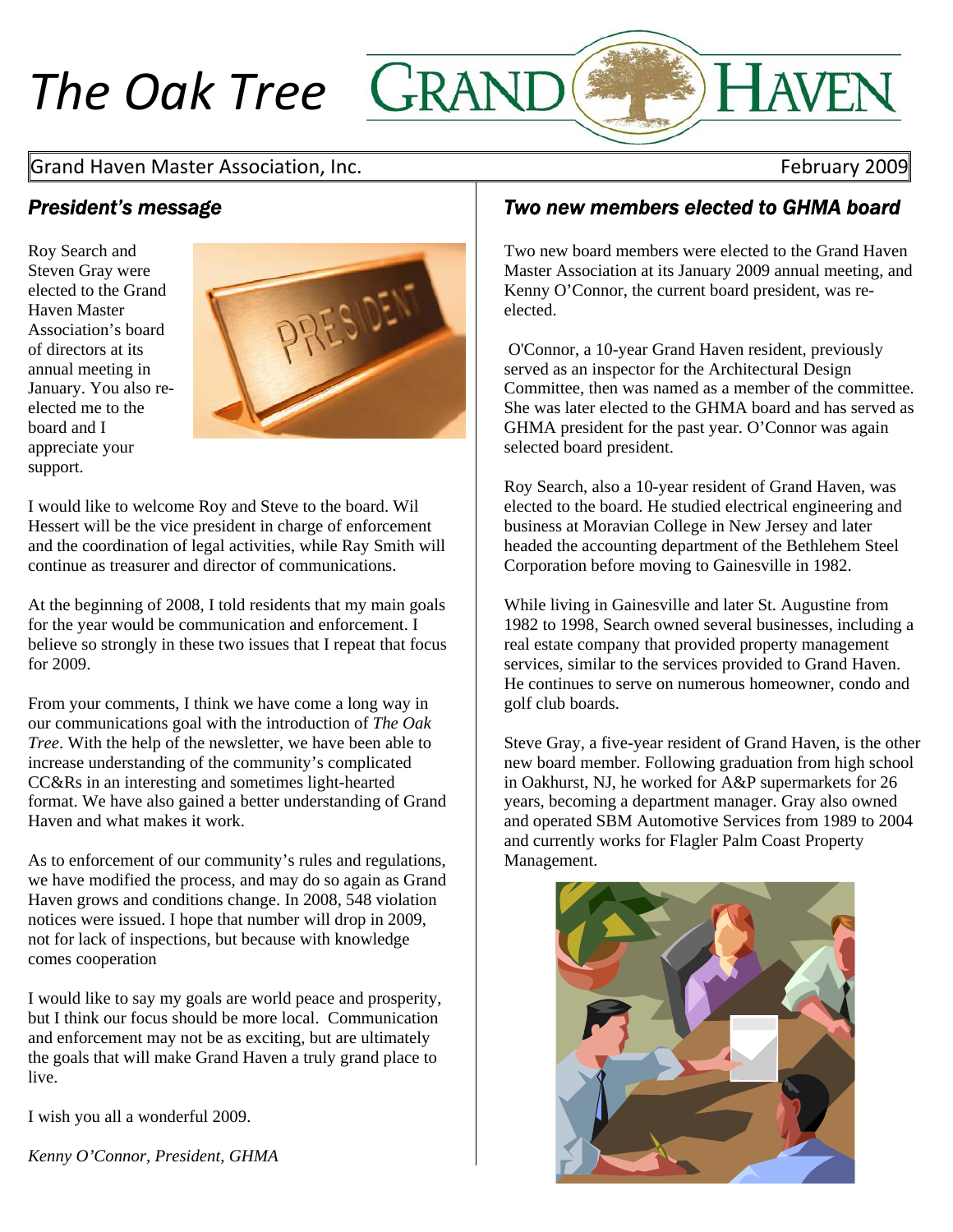# *Who is boating on Grand Haven Lakes?*

*By Jim Cook* 

Residents may have noticed a strange little boat with two occupants moving through their



lakes, stopping at certain locations, and dipping their arms in the water. Could this be a new way to catch fish?

Further investigation revealed that the CDD has a community project under way, in conjunction with the Florida Lakewatch program, to monitor the quality of the water in Grand Haven's lakes, which are actually retention ponds. Five of the lakes are currently being sampled on a monthly basis for water clarity, depth, nitrogen and phosphorous content, total suspended solids, and chlorophyll content, with analysis and reporting done by the University of Florida Lakewatch in Gainesville.

This project, in conjunction with a broader program that involves soil testing samples of random common ground and vacant and residential lots, has the goal of improving the quality of the water that eventually drains into the Intracoastal Waterway from Grand Haven, to meet state and federal standards. Other methods of controlling algae have also been approved and include aeration, littoral shelf planting, copper sulfate, and carp control for 12 lakes within the community. These practices should be implemented during 2009.

*Editor's note: Jim Cook moved to Grand Haven in 2000 and participates in the lake quality improvement programs sponsored by the CDD. Jim is looking for a few good volunteers. You can reach him at 447-8450.*

## *Budget results*



The Grand Haven Master Association manages four budgets. In addition to the

GHMA budget, it has responsibility for the budgets of the Architectural Design Committee (ADC), the private lawn maintenance villages (PLM) and The River Club.

The overall results for expenditures versus budget estimates in 2008 were favorable. Total GHMA expenses were \$195,000; \$203,000 had been allocated. Total ADC expenses came to \$50,000; \$47,000 had been budgeted. The budget for the private lawn maintenance contracts was \$312,000; the estimate was \$326,000. The River Club had expenses of \$170,200; \$170,400 was allocated.

The combined expenditures came to \$727,000; the budget estimate was \$746,000.

# *Grand Haven – 2008 by the numbers*

## **Overview**

| Total number of lots in Grand Haven                 | 1.901 |
|-----------------------------------------------------|-------|
| Number of houses                                    | 1,495 |
| Unimproved lots                                     | 406   |
| Number of villages                                  | 25    |
| Villages with private lawn maintenance contracts    |       |
| Total homes with private lawn maintenance contracts | 463   |

## **Enforcement of CC&R regulations**

| Violation notices issued            | 548 |     |
|-------------------------------------|-----|-----|
| Complied/pending                    | 423 |     |
| Sent to Fine Committee              | 125 |     |
|                                     |     |     |
| Violations by type                  |     |     |
| Dead sod/tree/landscaping           |     | 131 |
| Maintenance                         |     | 98  |
| Vacant lot maintenance              |     | 85  |
| Rust/mold/mildew                    |     | 72  |
| Failed to meet buildout requirement |     | 69  |
| Weeds                               |     | 27  |
| ADC guidelines                      |     | 27  |
| Parking                             |     | 9   |
| Other                               |     | 30  |
|                                     |     |     |

## *Exercise to music*

Move to Music, an interval aerobics class for people of all ages and fitness levels, is offered on Wednesday and Friday mornings at 9:10 in the Village Center's Grand Haven Room.

The exercises are done to the varied music of the Doobie Brothers, Stevie Wonder, Tony Bennett and many others. The different beat of the music dictates the type of movements done, including stretching, endurance, flexibility, and muscle work. The moves vary from low impact to higher impact.

There is no charge for the class; contact Amy or Lewis Beilman at 864-7895.

## *Correction*

The December issue of *The Oak Tree* included a list of residents who were in arrears in paying their annual GHMA assessments.

Some of the names on the list should not have appeared because the assessments had been paid. The GHMA sincerely regrets the error.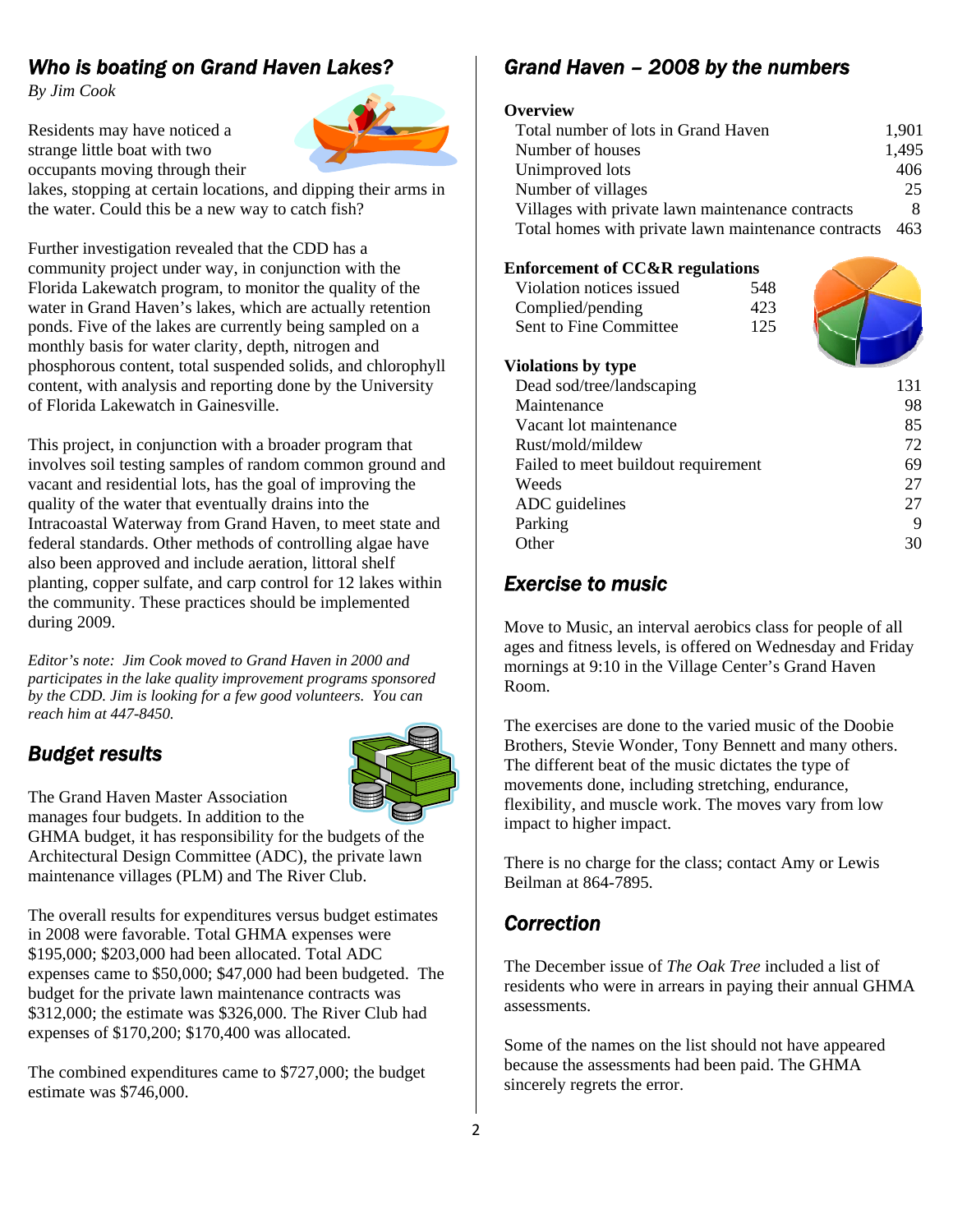## *Enforcement vs. compliance*

A number of homeowners have commented that they have observed a wide variation in compliance with the CC&Rs, especially in landscaping, and have asked if the Grand Haven Master Association has a uniform enforcement policy.

The question is a fair and straightforward one, and it requires a fair and complex answer. First we have to separate the two subjects: the first is enforcement policy, the second is compliance.

Enforcement policy is managed by the GHMA. It comes in the following steps: 1. Establish a policy – which is already done with the CC&Rs and the ADC guidelines. 2. Hire a company to enforce the policy by regularly inspecting properties, document the findings, issue violation notices and follow corrective action or pursue fines. Our property management company handles these chores. The GHMA monitors this activity monthly but few others ever see it unless they attend board meetings.

As for compliance: What do people see as they drive around the community? On a scale of 1 to 10, the 10 goes to Mr. MasterGardner who keeps his lawn at a level only achieved by heavily funded botanical gardens.





Next door is the abandoned house of Mr. Not-Here, a speculator who hoped to flip the property - oops. Water has been turned off, the lawn is dead, weeds are growing, the driveway covered with stains and black mildew - he gets a score of 1.

Across the street is Mr. Average's house. It is certainly not as spectacular as Mr. MasterGardner's house, but the lawn is green and cut, no weeds are to be seen, the trees look healthy. He gets a score of 5. Next door is Mr. OneProblem. His place looks very much like Mr. Average's house except there is one problem - rust from his irrigation well is on the driveway, or there is a dead tree on the property, or perhaps there is a bunch of two-foot high weeds in planting areas. He gets a score of 4.



Mr. MasterGardner gets only smiles as the property manager drives by. Mr. Average gets a friendly wave. Mr. OneProblem has been issued a warning letter, has called the property manager and is having the problem fixed by a contractor in an acceptable time

frame. Mr. Not-Here was issued a warning letter, then a violation letter, was fined \$1,000 and a lien was placed on the property. The property still rates a 1.

The vast majority of the 1,500 homes in Grand Haven fall in the Average or OneProblem category. The Mr. Not-Here category is a small, but vexing minority. These properties create village eyesores and detract from the good work the majority of association members do in maintaining their properties in accordance with the CC&Rs. The not-incompliance properties are pursued to the extent that Grand Haven's regulations and Florida law permits.



Are there variations in landscaping? Yes. Is there a uniform enforcement policy? Yes. Will a uniform enforcement policy quickly cure these variations? Sometimes yes, sometimes no. Is this frustrating? At times - yes Do you want to volunteer to help make it better? Contact Kenny O'Connor or Ray Smith.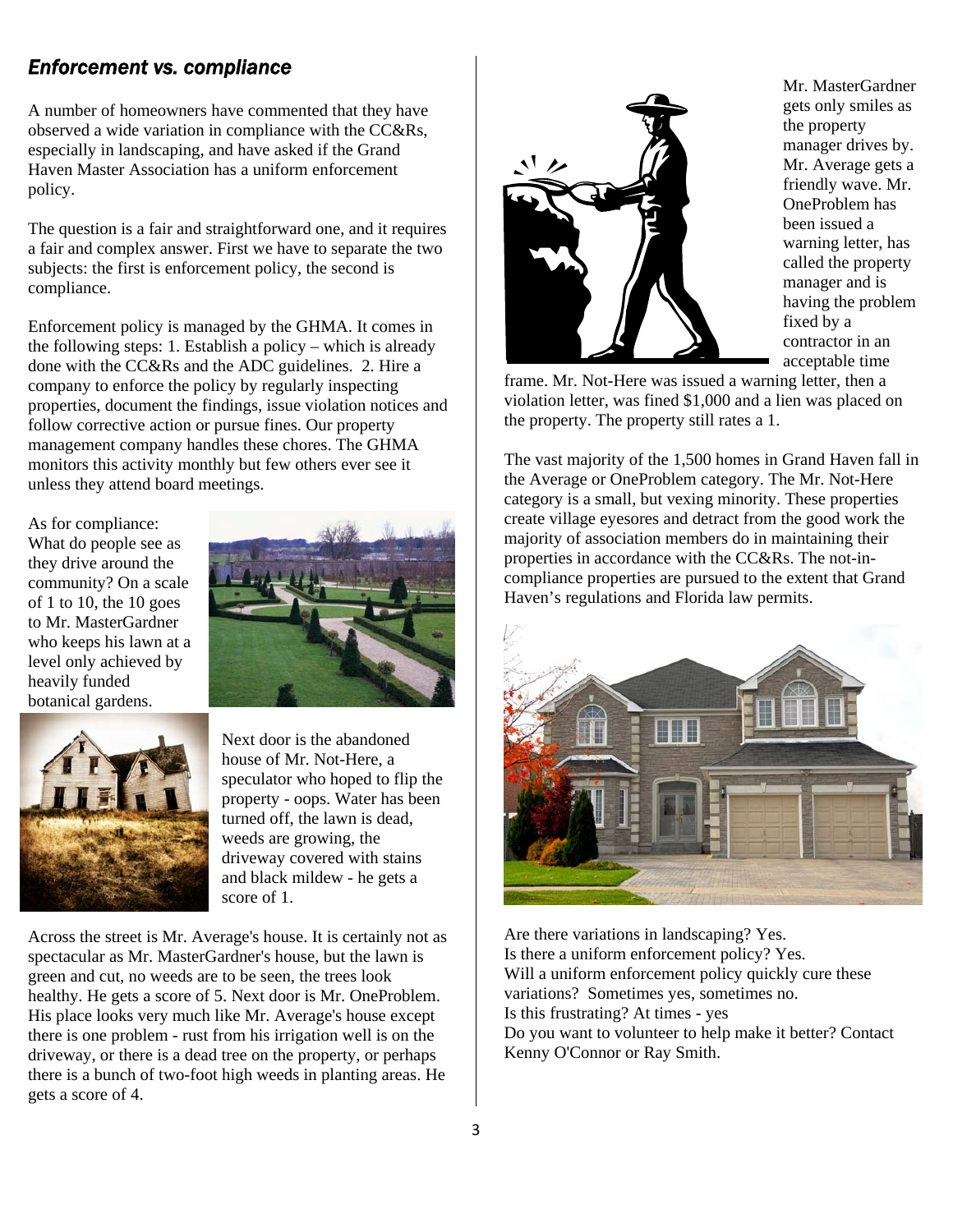# *Controlling your dollar (weeds)*

The first line of defense in controlling dollarweed (pennywort) is to take control of your irrigation system. Dollarweed thrives in areas with excess water; you'll find it difficult or impossible to control dollarweed in areas that stay wet or where irrigation occurs frequently. Lawns should be watered on an as-needed basis.

It is nearly impossible to say how many times a week a lawn should be watered. A general rule for watering is to apply ¾" of water when grass shows stress, which often requires watering two to three times per week in the summer and once every 10 to 14 days in the winter.

In general, herbicides containing atrazine can be used to control dollarweed in St. Augustine grass lawns. Always read and follow the product's label directions (a note from our lawyer).

Chemical control of dollarweed is best achieved during the spring (March/April) and fall (September/October), while temperatures are mild and dollarweed is actively growing. One application usually will not eliminate this weed.

Unfortunately, atrazine isn't safe for anything else. It's soluble in water, so it moves rapidly through the soil following rain or irrigation. When it contacts roots of flowers, shrubs, and trees, it can injure or kill them. It's very toxic to fish if it gets into a pond or stream. And it has become a major pollutant of groundwater in the South.

So what about the dollarweed? There are other products available without atrazine, but the main thing is water less often and attempt to get the soil to drain better.

*Editor's note: If you water so infrequently that your lawn dies, you will have an issue with CC&R compliance.*



# *Frequently asked questions (FAQs)*

**Q.** I want to put up a bird feeder in my yard. Do I have to pay the ADC a fee and get approval?

**A.** The GHMA eliminated fees for minor changes last year, but approval depends upon what you are doing. Think of the reasonability criteria. A small birdhouse hung on a bush/tree in a backyard, blending in with the landscaping, and of a compatible color with your overall landscaping and house is not an issue. Planting a 15-foot post in your front yard, however, crowned with a bright yellow multi-stored bird condo that is visible to the entire cul de sac, would not be approved. But something in the backyard that falls between these two extremes could be approved, but an application is necessary. There is no charge for the application, which is required by the CC&Rs, and could save a resident a possible fine.

**Q.** Why did the GHMA start charging a food minimum to eat at the golf club?

**A.** The GHMA has no relationship with or authority over the golf club - nor does the CDD. Questions concerning the golf club, course, restaurant, or driving range should be addressed to Hampton Golf, the golf management company, at 445-2327.



**Q.** My neighbor's oak tree hangs so low over the sidewalk that I have to crawl to get by it when walking my cat. Can I take my machete and prune either the tree or my neighbor?

**A.** We recommend talk before machetes, specifically for trees and definitely before neighbors. From a courtesy and safety perspective, it is each homeowner's responsibility to keep the trees trimmed to a reasonable height (about seven feet) above the sidewalks. The first course of action is to suggest to the neighbor that it's time to trim. While we would never advocate it, some people have placed Christmas ribbons from low-hanging branches as a warning to other walkers. That has caused some neighbors to get the message.

**Q.** Golfers are coming into my backyard to retrieve their golf balls. I want to start a used golf ball business. Can I put a "NO TRESPASSING" sign up in my backyard to protect my source of supply?

**A.** Sorry, all signage requires approval from the Architectural Design Committee (ADC) and such a sign has never been approved. You could ask the ADC if they want to be partners in your business - that method works in Chicago. But, alas, not here.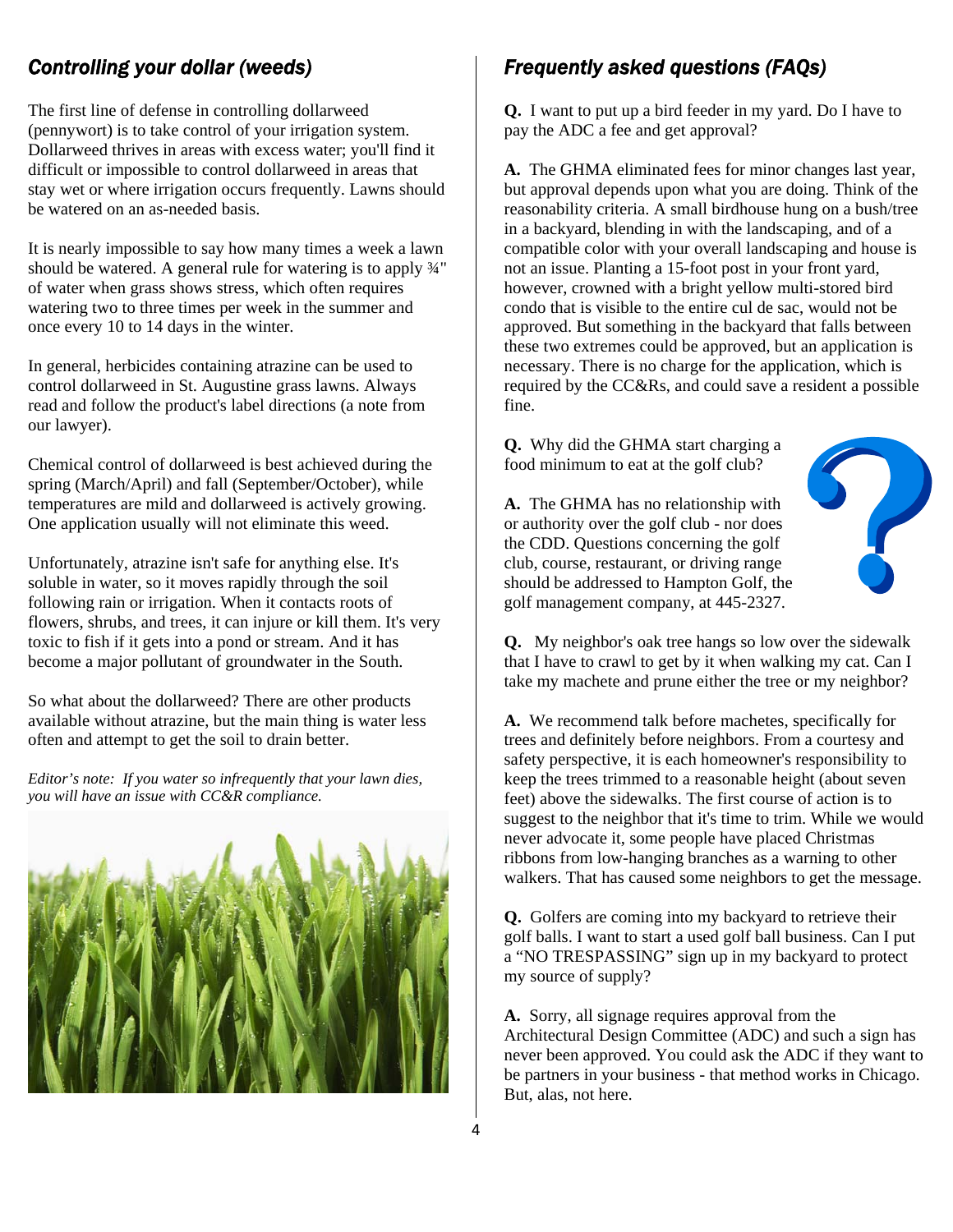**Grand Haven Master Association, Inc.** 

**Post Office Box 354785 ▪ Palm Coast, FL 32135 Telephone (386) 446-6333 ▪ Facsimile (386) 446-1830** 

# **BOARD OF DIRECTORS MEETINGS - 2009**

The Board of Directors of the Grand Haven Master Association, Inc. (GHMA)

will meet (unless otherwise noted):

**When**: 2 p.m., Thursday, February 19, 2009

2 p.m., Thursday, April 23, 2009

2 p.m., Thursday, June 18, 2009

2 p.m., Thursday, August 20, 2009

2 p.m., Thursday, October 22, 2009

2 p.m., Thursday, November 19, 2009

**Where**: Creekside Amenities Center in Grand Haven located at:

• 2 North Village Parkway, Palm Coast, Florida.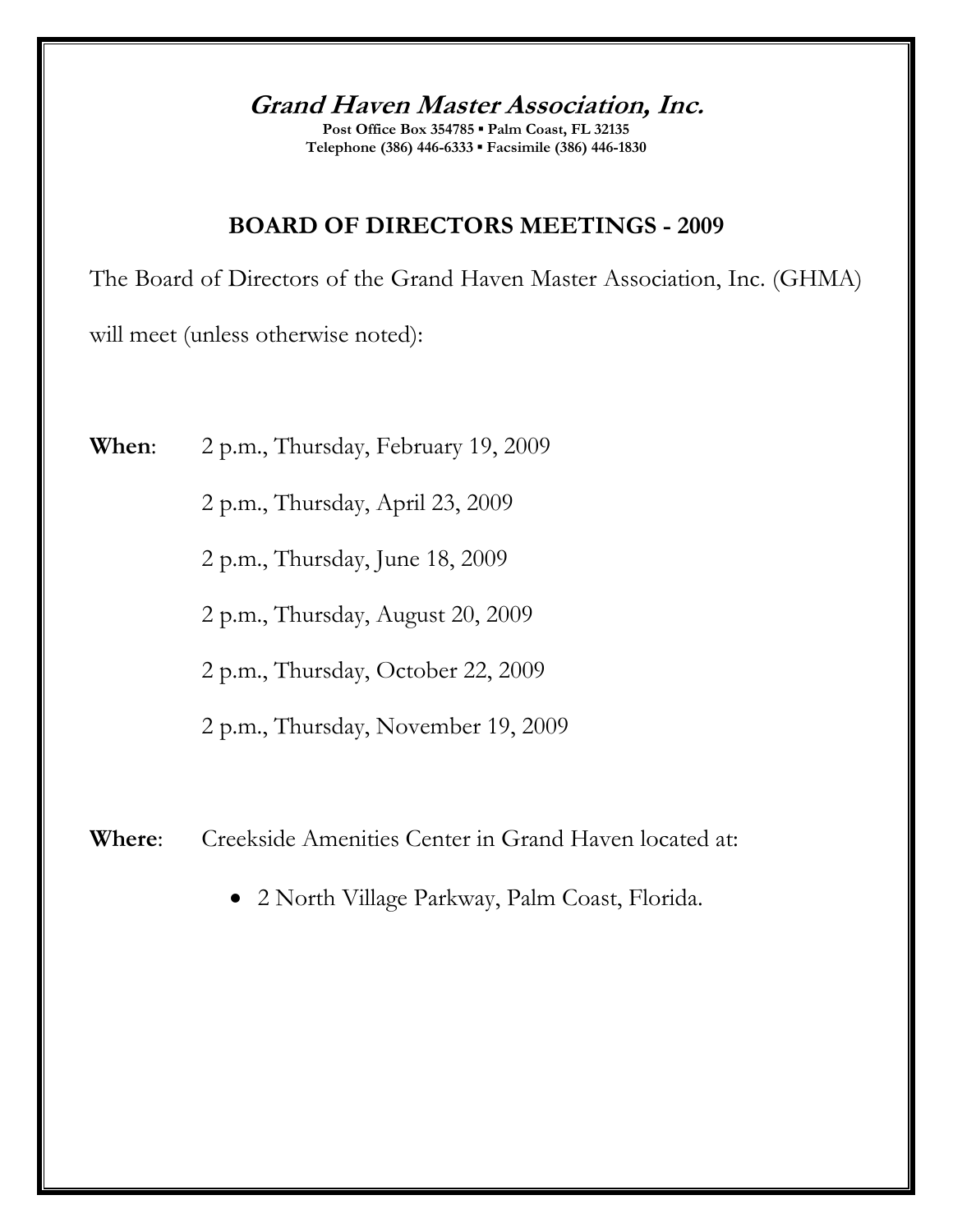## *Pardon the delay*

Art Dycke, the Palm Coast city historian and our erstwhile chronicler of the history of Grand Haven, had a very eventful December and January. His daughter and son-in-law were both appointed to significant positions within the new administration of President Obama.

Daughter Jackie Norris was named chief of staff to Michelle Obama, while her husband, John, was selected as chief of staff to Tom Vilsack, the new secretary of agriculture.

As a result, he and Louise were focused on the important tasks of aiding the Norris' transition from Iowa to Washington D.C. The history of Grand Haven will continue in the next issue of *The Oak Tree*.



*Jack Nicklaus, designer of the Grand Haven golf course, looks over plans at the course site in 1996. More on the opening of the golf course in the next issue of* The Oak Tree*.*

## *Nice letter, nasty letter*

The Grand Haven Master Association has adopted a new procedure for notifying residents of CC&R violations.

In the past, when a violation was discovered, a single letter was sent to the property owner. It defined the violation and gave the resident 20 days to correct the situation or notify the management company when and how the violation would be remedied. It also warned that if these actions were not taken, the violation would be reviewed at the next Fine Committee meeting and a fine could be levied. The letter was sent via regular mail and registered mail - the latter required by state statute.

A number of residents told the board that receiving a registered letter threatening a fine in 25 days was a bit heavy handed for a first notification. The GHMA board reviewed the process and agreed that a change was required. Since about 80 percent of violations are promptly corrected, it was

decided to first send a "nice letter." For the residents who fix the problem promptly, this ends the process. Those few residents who do not remedy the problem or call the management company to set up a schedule will receive the "nasty letter" by registered mail.

The GHMA will continue to review its processes, making changes as needed, to maintain the architectural standards of Grand Haven.

## *GHMA information*

Residents are welcome to write articles about something they feel may be of interest to others - a Grand Haven activity, club, happening, sporting event, etc. - for this newsletter. They can also submit questions for *The Oak Tree's* Frequently asked questions column.

Contact Kenny O'Connor at koconnor12@cfl.rr.com or Ray Smith at raymondsmith@cfl.rr.com for submissions or more information.

## **Members of the GHMA board**

| President                   | Kenny O'Connor    | 446-3587 koconnor12@cfl.rr.com   |
|-----------------------------|-------------------|----------------------------------|
| Vice President Will Hessert |                   | 446-5204 Whessert@cfl.rr.com     |
| Treasurer                   | Ray Smith         | 445-3666 raymondsmith@cfl.rr.com |
| Director                    | Roy Search        | 445-4519 rsearch@cfl.rr.com      |
| Director                    | <b>Steve Gray</b> | 446-9357 steve.gray@cfl.rr.com   |

## **2009 meeting schedule**

The board meetings are scheduled on Thursdays at 2 p.m. in the Creekside Amenity Center. All residents are welcome to attend.

Meeting dates:

February 19 April 23 June 18 August 20 October 22 November 19



## *The Oak Tree staff*

Kenny O'Connor, President, GHMA Ray Smith, GHMA communications Diane S. Zeeman, Editor Troy Railsback, Production manager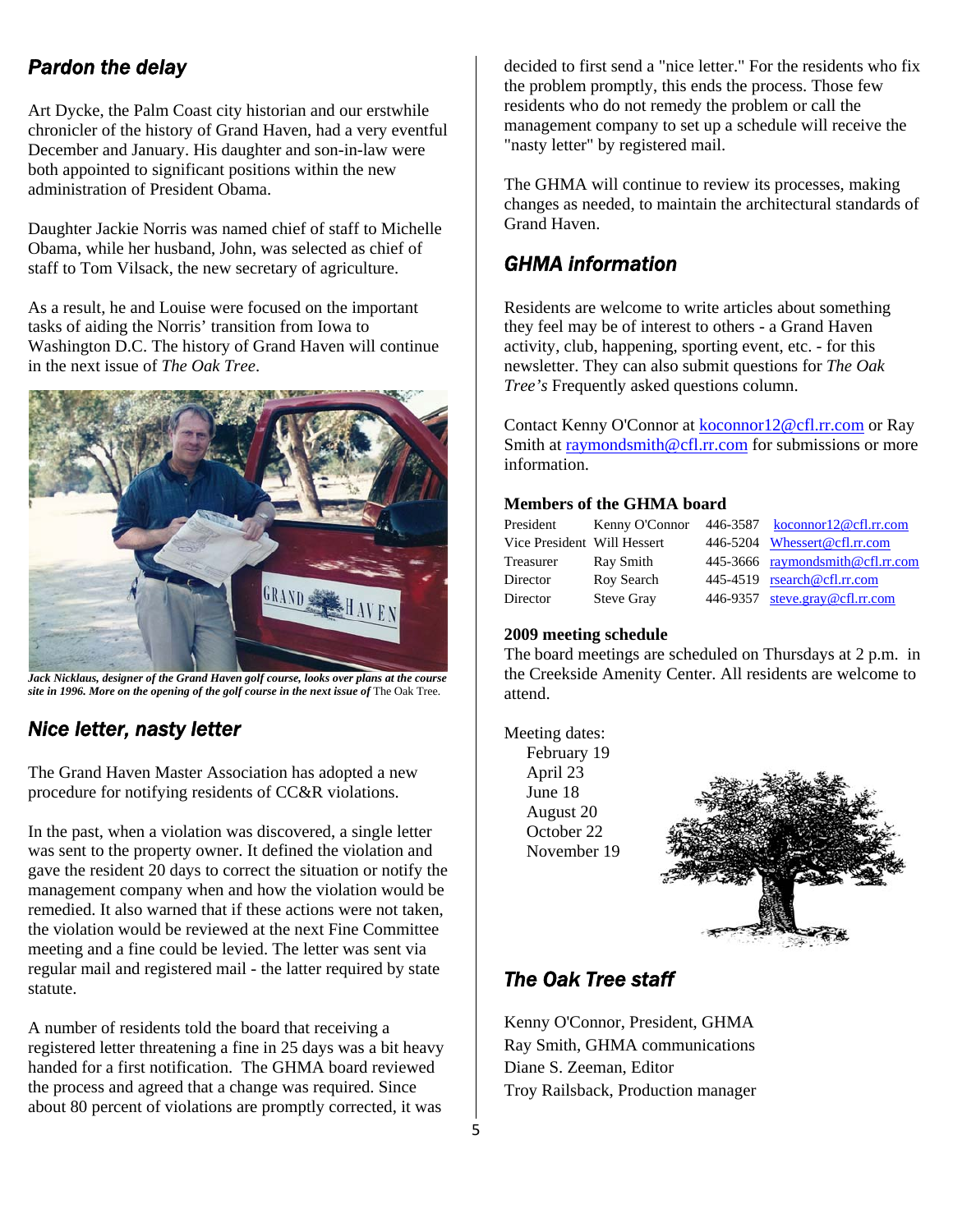*GHMA NEWSLETTER Grand Haven Master Association, Inc. P.O. Box 354785 Palm Coast, FL 32135*